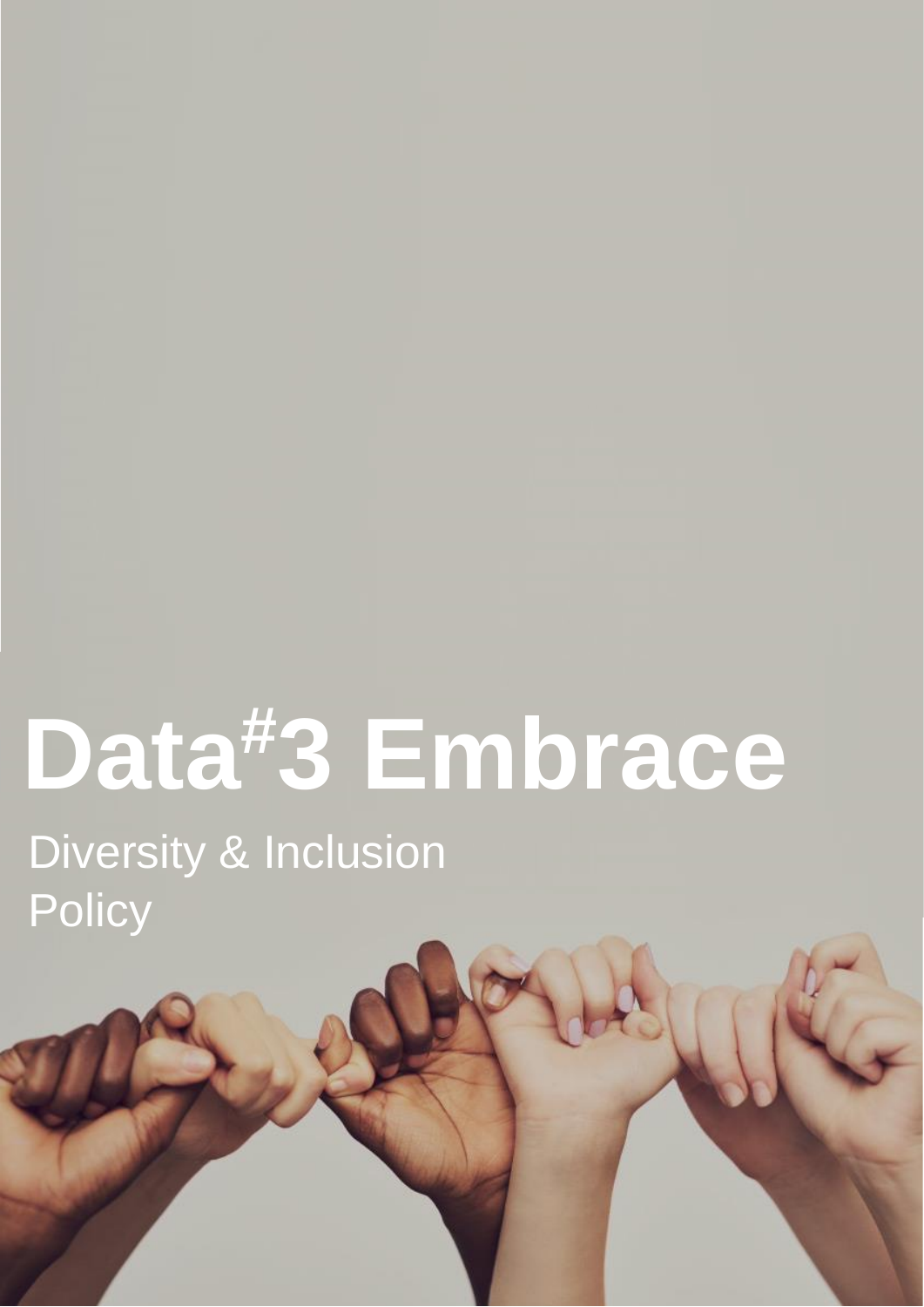# Diversity & Inclusion Policy

| Document ID    | OD&HR-Pol-1.00 |
|----------------|----------------|
| Document Owner | OD&HR          |

# 1. Purpose

Data#3 employs individuals who have unique skills, perspectives, and experiences. As such, Data#3 embraces diversity and inclusion and recognises that a diverse and inclusive workforce, management team and board enhance the business's capability, performance, and productivity.

Data#3 is committed to providing an environment in which employees have equal access to opportunities available at work, are not judged by unlawful or irrelevant attributes and have a genuine sense of belonging across integrated workplace activities.

The main objectives of this Policy are to ensure Data#3:

- Highlight and understand the unique skills, perspectives, and experiences our employees bring to the organisation;
- Develop an inclusive work environment, to enable employees to fulfil their potential, regardless of their individual differences and circumstances; and
- Demonstrate and uphold best practice standards.

# 2. Policy 2.1 Diversity at Data#3

Diversity at Data#3 is about our commitment to treat all employees or prospective employees equally and with respect, irrespective of our individual and unique characteristics.

Diversity at Data#3 refers to all the characteristics that make individuals different from each other. This includes attributes or characteristics such as religion, ethnicity, culture, gender, sexual orientation, disability, age and any other ground for potential unlawful discrimination.

For more information, refer to the Data#3 Discrimination, Harassment, Bullying and Victimisation Policy.

#### 2.2 Inclusion at Data#3

Inclusion at Data#3 refers to the adjustment of workplace practices and behaviours to ensure that individuals feel included and supported within the workplace. It involves both the action of including employees in opportunities and the outcome of employees feeling a sense of belonging.

#### 2.3 Support

To assist with the continuous development of our highly skilled and experienced workforce and support the diverse needs of our employees, Data#3 identifies and implements appropriate programs and initiatives.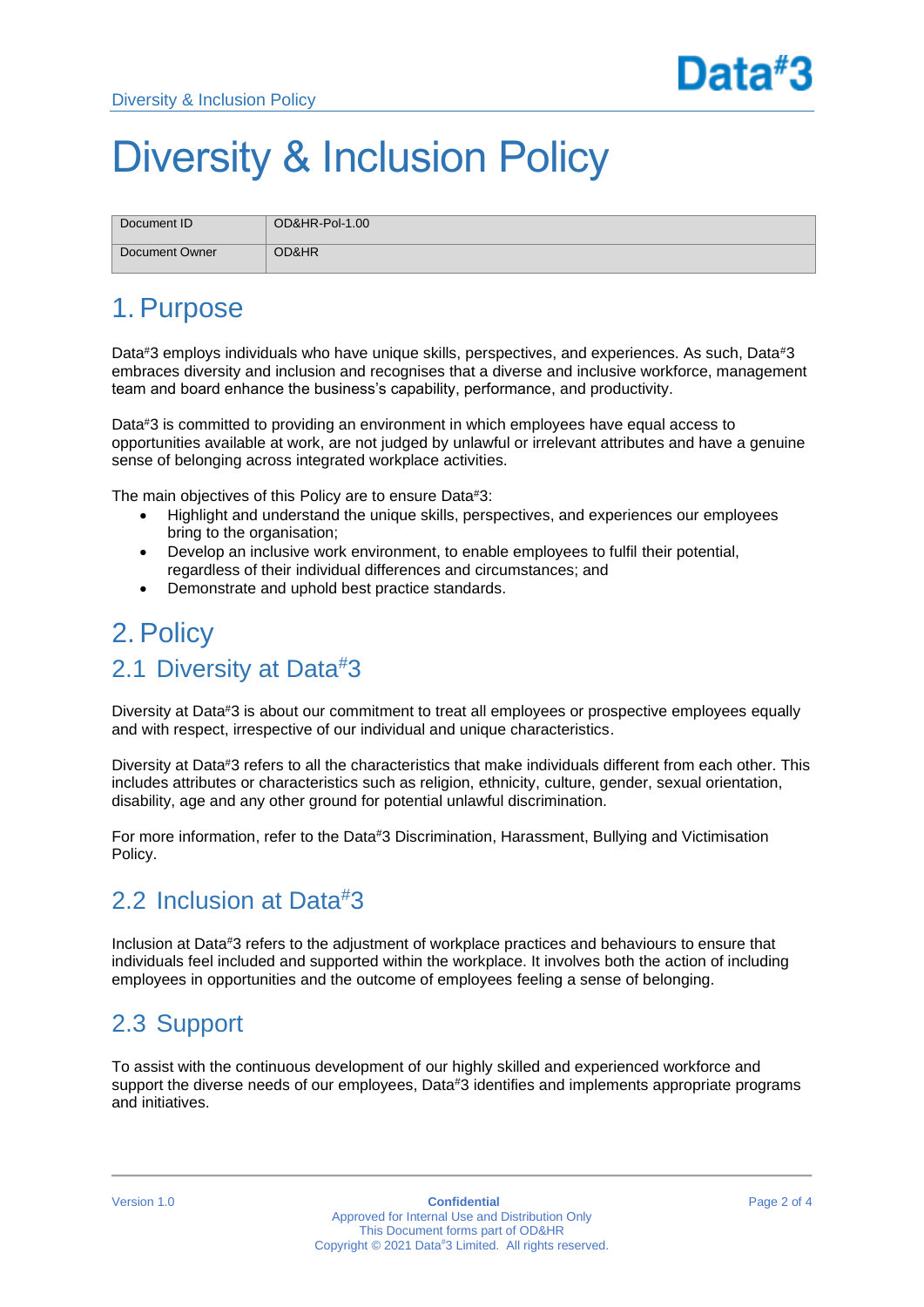#### 2.4 Grievances

Any breach of this Data#3 Diversity and Inclusion Policy will be dealt with seriously and may result in disciplinary action. Data#3 is committed to taking appropriate action where a complaint is raised, and an investigation may follow in line with Data#3's Conduct Complaints and Investigations Policy.

If you feel that you have been subjected to any form of conduct that is contrary to this Policy or the relevant laws, you are encouraged to seek assistance in accordance with Data#3's Conduct Complaints and Investigations Policy.

#### 2.5 Measures

Data#3 measures and monitors diversity objectives through regular reporting and analysis. Measurable objectives and targets will be set at the start of each financial year (recommended by the Group Manager OD&HR and approved by the OMT).

The OMT will assess the progress in achieving those objectives and targets each year and the results will be disclosed in the annual report.

# 3. Policy Stakeholder Responsibilities

This Policy applies to anyone engaged by Data#3, including employees, internal contractors, consultants, casual employees and secondees. The philosophy and principles outlined in this Policy apply across the business, are the responsibility of all employees, and must be adhered to by all parties acting for, or on behalf of, any part of Data#3. Below outlines the responsibilities of specific governance groups or managers.

#### 3.1 Operational Management Team (OMT)

The OMT is responsible for establishing, upholding and driving Data#3's Diversity and Inclusion Policy. This includes:

- Setting and promoting Data#3's diversity and inclusion objectives.
- Monitoring Data#3's diversity and inclusion performance through reviewing any regular and annual reports or recommendations provided which appraise the effectiveness of the organisations' diversity and inclusion objectives, actions and initiatives.

### 3.2 Group Manager – Organisational Development & Human Resources (OD&HR)

The Group Manager – OD&HR is responsible for implementing Data#3's Diversity and Inclusion Policy throughout Data#3. This is achieved through:

- The development, implementation, maintenance and review of appropriate policies, procedures, programs and initiatives to support diversity and inclusion.
- Preparing an annual report regarding the organisation's performance relevant to diversity and inclusion objectives, actions and initiatives.